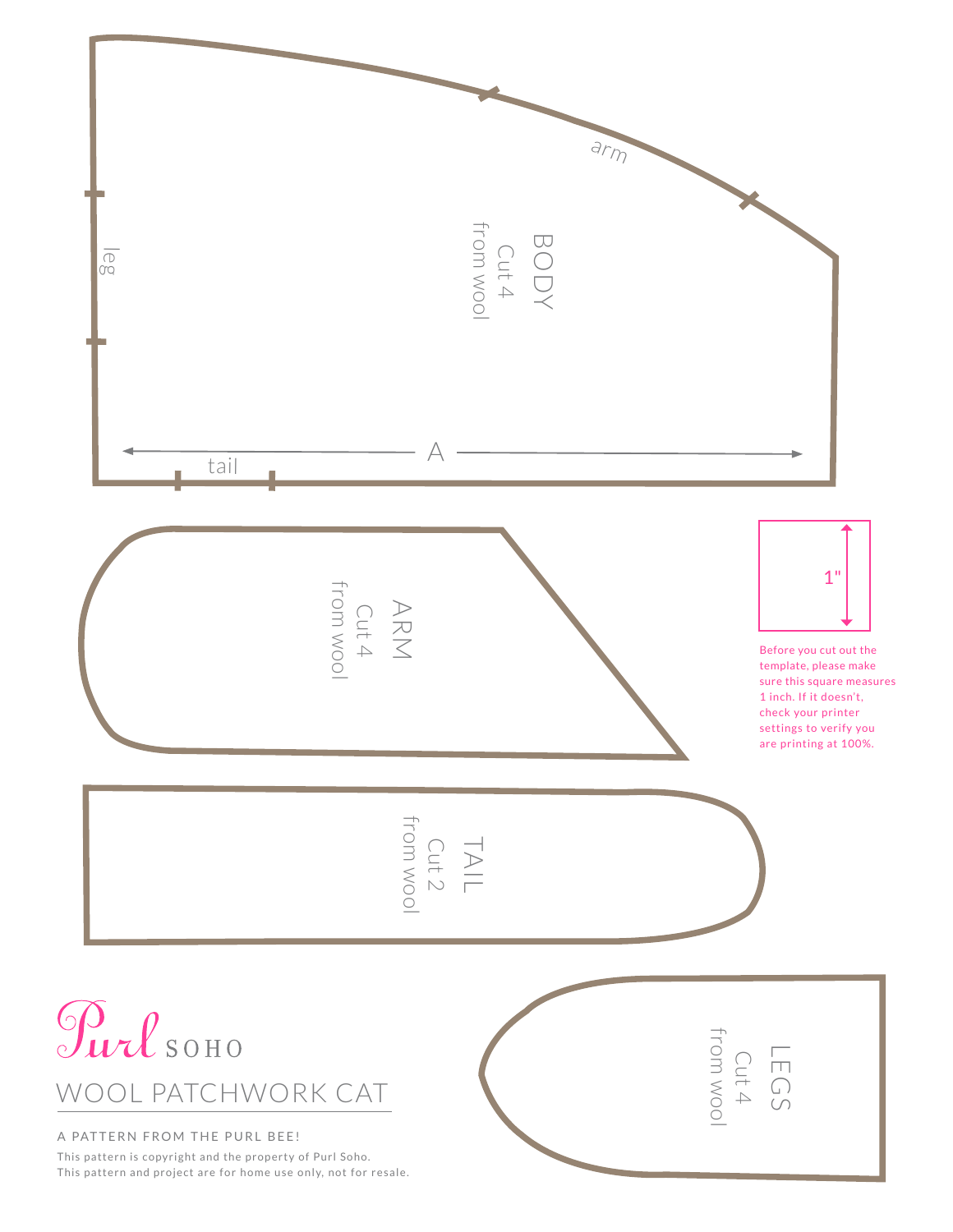



## A PATTERN FROM THE PURL BEE!

This pattern is copyright and the property of Purl Soho. This pattern and project are for home use only, not for resale.



Before you cut out the template, please make sure this square measures 1 inch. If it doesn't, check your printer settings to verify you are printing at 100%.